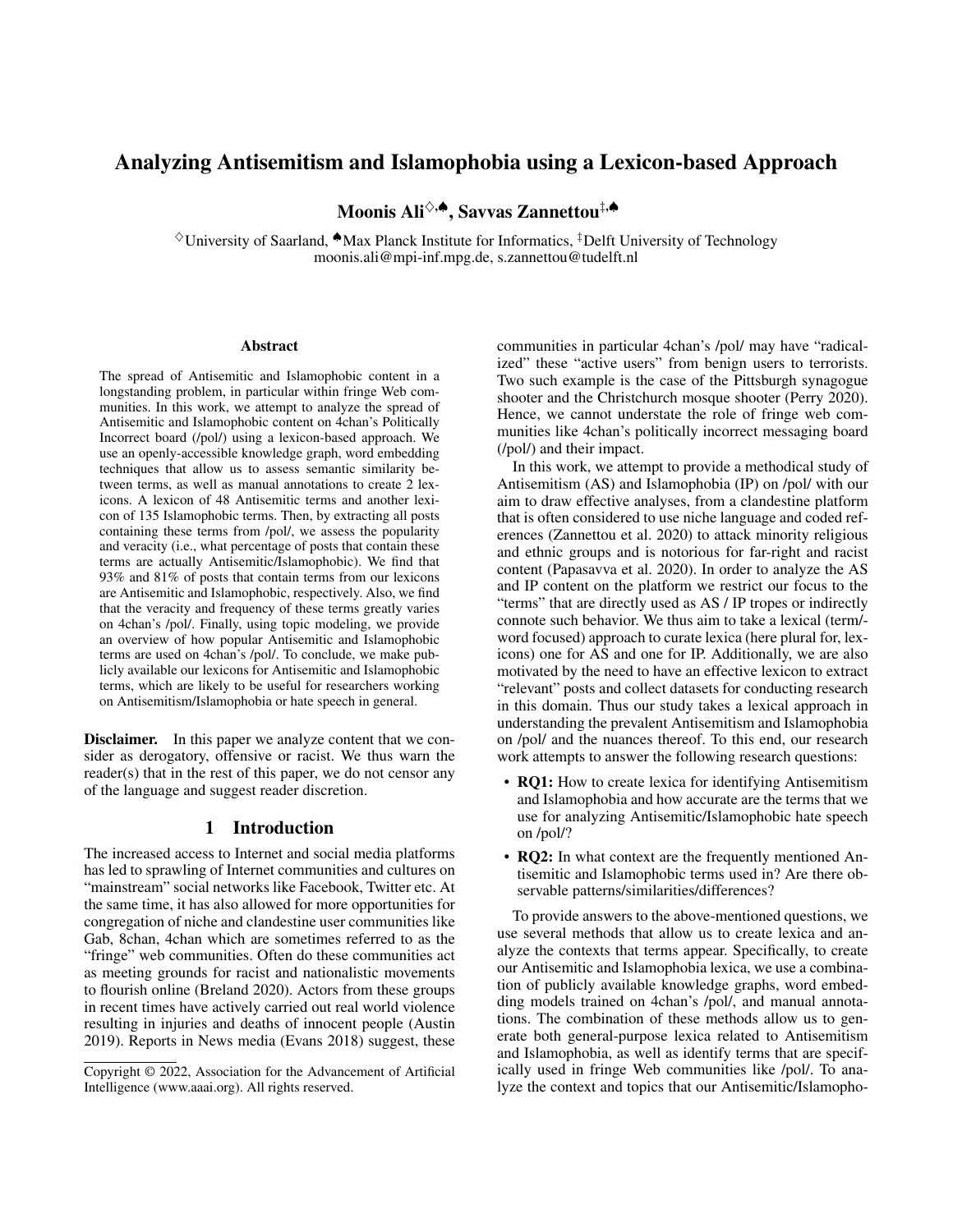bia terms appear on 4chan's /pol/, we use a topic modeling approach that leverage Sentence Embeddings and clustering techniques (Grootendorst 2020) that allow us to extract clusters of posts that we later qualitatively analyze.

Main Findings. Our main findings are:

- RQ1: We find that the terms in our curated lexica (AS lexicon and IP lexicon) are effective in identifying AS/IP. By manually annotating samples of 50 posts per each term from our IP/AS datasets, we find an accuracy of 93.83 % for posts including Antisemitic terms and & 81.18% for posts including Islamophobic terms (i.e., 93% of the posts that include Antisemitic terms are indeed Antisemitic). Also, we find that users on /pol/ "prefer" to use certain specific AS / IP term(s) overwhelmingly more than others. Especially, we note that this difference is more noticeable in case of Antisemitic terms example, an AS term "kike" is referenced in around 67% of the total Antisemitic posts we study.
- RQ2: We find that among the most mentioned AS terms. Most (used) important terms for 'all' topical clusters yielded for each term reference names of religions, names of geo-political entities along with extensive usage of antisemitic tropes. Our meta-labeling of themes for topical clusters suggests that discussions related to 'Donald Trump as a jewish agent' is observale for posts mentioning 'kike'. Similarly, we find the theme of 'Holocaust denail' in posts mentioning terms, 'shlomo' and 'juden'. Along with this, we also observe the theme where posts refer to Jordan Peterson as Juden Peterson in an antisemitic wordplay. For most mentioned IP terms our contextual analysis shows that topical clusters related to these terms always reference names of religions, geopolitical entities along with islamophobic, antisemitic or racist symbolism. We also observe that the term 'paki' is almost always used in narratives related to racism against people of color.

### 2 Related Work

In this section we review previous work. We differentiate between previous work as work focusing on generic hate speech (not specifically limited to an individual race or minority group like AS or IP) and work specific to AS and IP. We focus on works that analyse fringe web communities like /pol/.

Generic Hate speech Recent years have seen an increased interest in the area of hate speech research on fringe web communities in particular the recency of the related works we present here show that this interest has resulted in multiple studies that specifically focus on /pol/. Generic studies such as (Papasavva et al. 2020) which provide public access to their dataset of 134.5M posts from /pol/ (June 2016 - November 2019) observe that around 27% of these posts can be considered as "Severely Toxic" and containing extremely unpleasant and/ or hateful content. Similarly, (Hine et al. 2017) focus on /pol/ and use Hatebase as a source for 'terms' to extract and analyse 8M posts from June 2016 to September 2016. They note that 12% of these posts contain hate speech. (Zannettou et al. 2018) analyse the multi-modal aspect of /pol/ and report that among the 4.3M images they study, they report that a substantial amount are infact racist and hateful memes that are common in fringe Web communities like /pol/.

Antisemitism and Islamophobia specific studies Our study reveals that there are works that analyse antisemitism on fringe platforms such as /pol/. In a study dedicated to analysis of antisemitism (Zannettou et al. 2020) study 67.4M posts and 5.8M images, their main findings reveal that antisemitic terms are closely associated with the generic terms that reference judaism or jews in terms of cosine similarities and there exist substantial antisemitic memes with diverse themes on the platform. Similarly, (Mittos et al. 2020) analyse 1.3M posts regarding a different subject altogether, they intend to study conversations regarding "genetic testing" but their results reveal that antisemitic language is a substantial feature of such conversations. A similar study on /pol/ by (Zelenkauskaite et al. 2021) that does a comparative analysis of AS and IP around Pittsburgh and Christchurch attacks, observes that there exist a "dedicated" user base on the platform that support the said attacks. Another study by (Crawford, Keen, and Suarez-Tangil 2021) that assesses 135K images for violence and extremism on 4chan,8kun and other niche websites, shows that out of the 20 most popular images shared 12 contained an "omnibus" of AS conspiracies. Similarly (Samuel C. Woolley 2020) perform a qualitative analysis to study dissemination of islamophobia on Gab and note that around 27% of the 12k posts they compile contain islamophobic references (keywords). Works on AS like (Chandra et al. 2021) that study 3,102 and 3,509 posts on Twitter and Gab respectively, observe that the majority posts they analysed contained AS. They also lament the lack of "rigorous" works studying the phenomenon.

## 3 Lexica Methodology & Dataset

Constructing Antisemitism and Islamophobia Lexica Our methodology mainly relies on semantic similarity approaches to curate specialized hate speech (AS and IP) lexica. Previous work (Zannettou et al. 2020) details the coded or nuanced nature of hate speech references lend credence for reliance on semantic approaches. To this end, we formulate a detailed 3-step approach to curate our two lexica, one each for AS and IP. In detail our methodology is described in the following three steps:

Step 1: We utilize a word similarity and word analogy based paradigm to populate our lexica. For this approach, we make use of Concept Net (Speer, Chin, and Havasi 2017), a general knowledge graph that connects words and phrases of natural language (terms) with labeled, weighted edges to other terms. As noted by (Speer and Lowry-Duda 2017), instead of simply being a large gazetteer of 'named entities Concept Net aims to represent the general and known relationships between frequently-used words and phrases. We lend further credence to our choice by highlighting that Concept Net is a freely-available, open access semantic network that showcases state-of-the-art results for word similarity and analogy tasks (Speer and Lowry-Duda 2017). In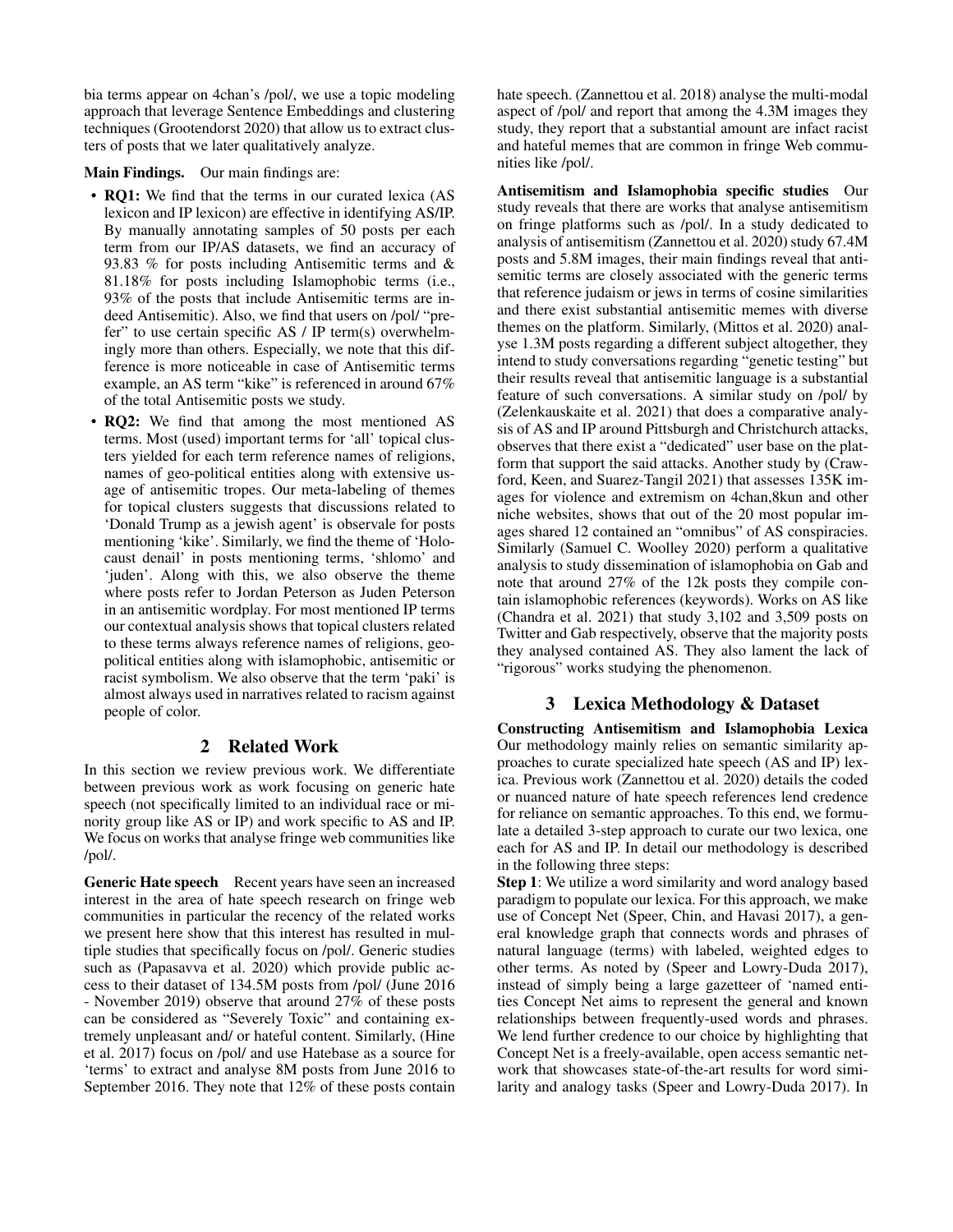

Figure 1: Concept Net methodology (Step 1) *Figure best viewed in color and when zoomed.*

addition to its performance and open accessibility, we note the sheer volume of "diverse" matrices of embeddings it utilises, precisely, the word2vec embeddings trained on 100 billion words of Google News using skip-grams with negative sampling (Mikolov et al. 2013) and the GloVe 1.2 embeddings trained on 840 billion words of the Common Crawl (Pennington, Socher, and Manning 2014). This reflects the point about it being able to capture how terms relate to oneanother over the Internet. We use Concept Net 5.8 via its online web interface<sup>1</sup> between April 2021 and June 2021. Initially, we source a set of general *seed terms* to query into Concept Net that reference terms related to the phenomena we study i.e., general terms about Judaism/Jews and Muslims/Islam available on the Internet. For this we collect, 33 general terms (like Aliyah, Bar mitzvah, etc.) which are used about or related to, Jews/Judaism from (RMC 2019) and 18 terms (like Allah, Salah, etc.) related to Muslims/Islam from (Luckie 2011). Thereon, we use Figure 1 to showcase how we use Concept Net in our work with an example. For each phenomenon under question (IP or AS), a word list consisting of the above mentioned seed terms is queried into Concept Net. For each queried term a list of *"Similar Terms"* are returned by Concept Net. These similar terms are in fact terms that are, (a) semantically related or (b) the derived form of the queried term that Concept Net returns to us. In Stage 2, the similar terms are checked and subsequently either rejected, or if found relevant to the phenomenon under question (i.e., related to Islam/Muslims or Jews/Judaism) they are iteratively added to the "Word list" and used for further querying. In case a term is found to be Antisemitic or Islamophobic it is inserted into the respective Lexicon (shown as Lexicon in Figure). This process is exhibited in the Stage 2 of the Figure 1. Wherein from the 'Similar Terms' returned, the word *"sunni"* is marked using manual assessment as being relevant to the phenomenon being studied and hence added to the list of words to be queried further, also the word *"musloid"* that we consider to be an Islamophobic pejorative is added to the IP lexicon. Ultimately, we discover 40 terms for IP lexicon and 16 for AS lexicon using Concept Net in the first step of our curation methodology.

Step 2. In this step we aim to robustify our lexica against coded language and niche referencing of minority groups in hateful contexts which seems to be a feature of /pol/

| Word     | <b>Similarity</b> | Word       | <b>Similarity</b> |
|----------|-------------------|------------|-------------------|
| muzzie   | 0.8239            | rapefugee  | 0.7087            |
| mudslime | 0.8097            | shitskin   | 0.6992            |
| arab     | 0.7778            | somalian   | 0.6987            |
| somali   | 0.7550            | sandnigger | 0.6907            |
| islamic  | 0.7106            | sunni      | 0.6801            |

Table 1: Top ten words that are similar in their cosine similarities with the term "muslim" and their respective cosine similarities in /pol/ dataset (July 2016 - October 2019)

(Zannettou et al. 2020). We do this by incorporating terms and techniques from previous research work. Specifically for each lexicon, we proceed with the following approach: AS: For robustifying our AS lexicon we make use of the cosine similarity results presented by (Zannettou et al. 2020) in the section related to "Text Analysis" wherein they train a word2vec model on /pol/ data collected by them between July 2016 to January 2018. As model parameters they choose the context window size of 7 and consider only words that appear at least 500 times in the dataset. From their results about the top 10 most similar words to the word 'jew', we choose 6 terms and add them to our list. These 6 terms are: (((jew))) , kike , goyim , jewri , juden, heeb. Furthermore, we cross-reference these terms with Hatebase and discovered that all these terms exist on the platform in some form or another thus lending further credence to this curation approach. IP: Similar to above, we aim to discover coded IP terms on /pol/ from previous works, but as maybe noted from our Related Work (section), to the best of our knowledge we note that no such previous work exists. Therefore, we ourselves undertake the same approach as that of (Zannettou et al. 2020) as described above, to find coded islamophobic terms. Subsequently, we train a word2vec model (Mikolov et al. 2013) to generate word vectors for words from a publicly available /pol/ dataset (Papasavva et al. 2020) which contains all posts from /pol/ from July 2016 to October 2019. Our results are shown in Table 1. Among these 10 words we choose 5 words: muzzie, mudslime, rapefugee, shitskin, sandnigger our selection is again based on the knowledge of the domain. Similar to the step related to AS (above), we cross reference these 5 terms with Hatebase and note that all the terms appear on the platform.

Step 3. We further strengthen our lexica for AS and IP by scraping the available list of AS and IP terms found on Hatebase between April 2021 to June 2021. We limit our selection of hateful terms to english terms. This results in selection of 90 terms for IP lexicon and 26 for AS lexicon. Our final lexica include 48 terms for AS and 135 terms in our IP lexicon.<sup>2</sup> We show an overview of all the lexica curation steps in Figure 2.

Dataset. To study the extent and behavior of the usage of Antisemitic and Islamophobic terms on /pol/ we use a dataset of all /pol/ posts between July 2016 to February

<sup>1</sup> https://conceptnet.io

<sup>&</sup>lt;sup>2</sup>The final lexica can be found anonymously via https://github. com/schetudiante/asip/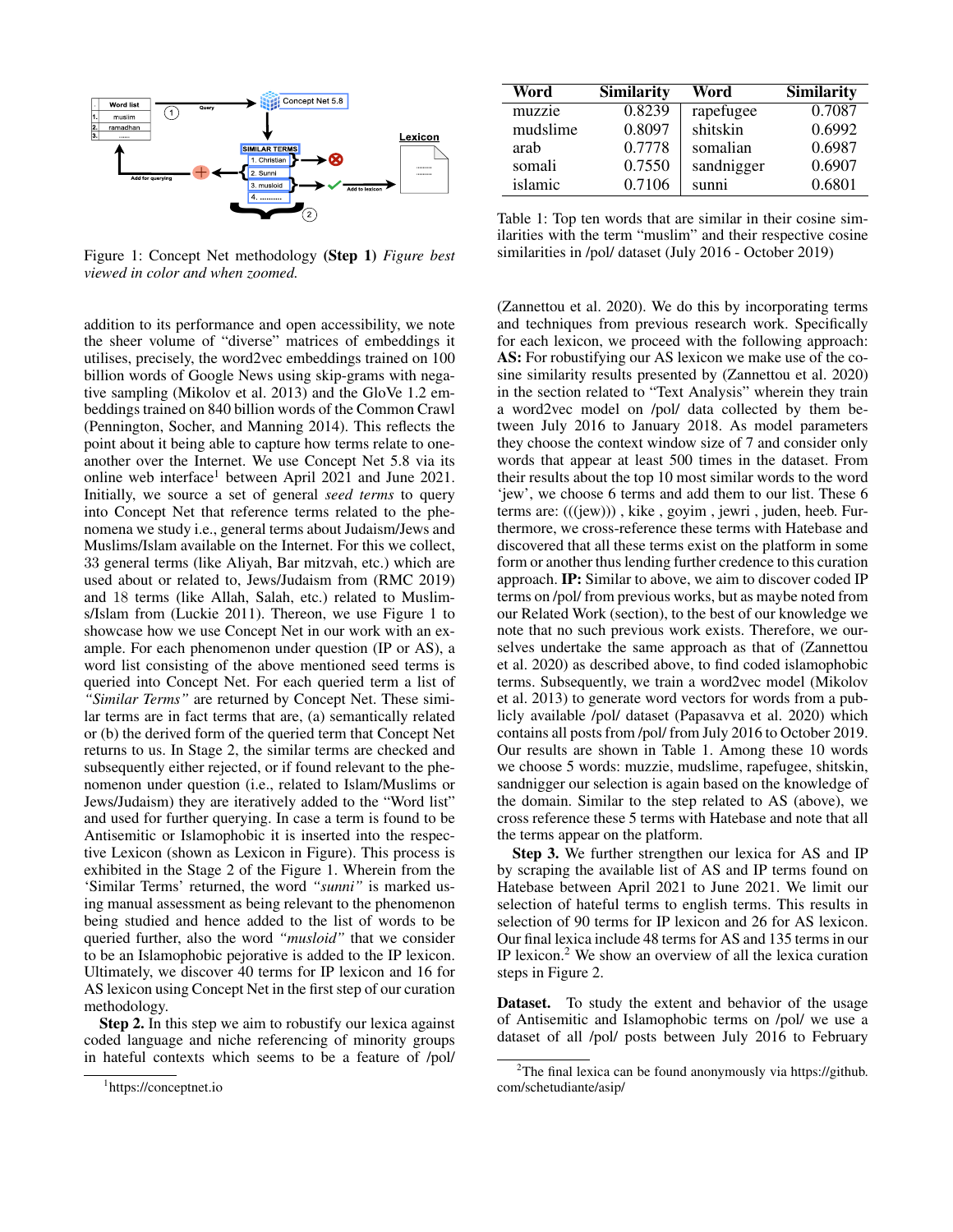| Lexicon | Step 1 | Step 2   Step 3 | <b>Total</b> |
|---------|--------|-----------------|--------------|
|         |        |                 |              |
| ΓD      |        |                 |              |

Table 2: Overview of the composition of our 2 lexica after each step of our curation.



Figure 2: Frequency of posts for each day in our datasets.

|              | #posts | <i>%</i> posts containing AS/IP |
|--------------|--------|---------------------------------|
| Antisemitism | 1.995  | 93.83%                          |
| Islamophobia | 4.238  | 81.18%                          |

Table 3: Results from manual annotation showing the percentage of posts that contain AS/IP.

2021 which include 204, 097, 331 posts. We acquire this data from the authors of (Papasavva et al. 2020). We then parse each post from this dataset into 2 large-scale datasets each for AS and IP. We do this by searching for terms from our final lexica. Specifically, before searching the posts we first pre-process the content of each post by removing numbers, HTML tags, links, user handles, 4chan specific quote markings and Unicode. Hereon, we refer to these 2 parsed datasets as AS dataset and IP dataset. Throughout our study we utilize these datasets for the analyses we make. In terms of the volume of posts, the AS dataset contains 2, 015, 753 posts and the IP dataset contains 849, 252 posts. In Figure 2 we show the frequency of daily posts for both our datasets. We observe that AS posts for each day generally outnumber the IP posts on /pol/. This result is not surprising and validates previous works like (Zannettou et al. 2020) that note the overwhelming Antisemitic character of /pol/.

#### 4 Results

#### Term Effectiveness

In this section, we attempt to answer RQ1 which seeks to explore: *"How accurate are the terms from our curated lexica to analyse AS and IP hate speech on /pol/?"*. We resolve the notion of accuracy of a term (and by extension all terms in our lexica) by the following two factors: 1) *Frequency* that

refers to how many posts reference a specific AS/IP term and 2) *Veracity* that refers to how many posts that include AS/IP terms are indeed sharing Antisemitic/Islamophobic hate speech.

For the former, we simply count the number of posts that reference each term in our lexica. For the latter, we use human evaluation, specifically, for each of the 48 AS terms and 135 IP terms in our respective lexica, we choose a random sample of 50 posts for each term. One of the authors of this work then manually annotates each post to assess if the post is sharing AS or IP. Table 3 reports the number of annotated posts for AS and IP, as well as the percentage of posts that are considered as sharing Antisemitic/Islamophobic hate speech. We can observe that 93.83% of posts that contained terms from our AS lexicon are annotated as Antisemitic, while at the same time around 81% posts featuring IP terms are annotated as Islamophobic.

When establishing veracity, we focus on the results of manual annotation for each specific term. We show the results from our manual annotation specific to veracity of each term in Figure 3, as we are constrained by space limitations, here, we only display the 15 most mentioned terms that are sorted by the number of posts that mention them. We observe in Figure 3 that there is an overwhelming discrepancy in the usage of terms in the datasets. In AS lexicon, the term "kike" which occurs as antisemitic in 98% of the annotated posts is used in almost 67% of total posts in our AS dataset, this fact alone establishes that this term is an overwhelmingly "preferred" AS term (among the terms from our AS lexicon) on /pol/. Similarly, it maybe observed from the results in Figure 3b that the most commonly occurring term from the IP lexicon, "shitskin" that accounts for 26.7% of total IP posts occurs as Islamophobic in only 30% of posts in our manual annotation however, we impress upon the "anecdotal evidence" from our annotations that suggests that this term is often deployed in a "generic" racist hate speech against diverse groupings of ethnically "non-white" communities if not specifically for IP. Here, we provide two examples (among a much larger set of available posts), as: (A) *"no doubt a nigger, they would have stated it was a white guy if possible. Any time race is left out you know it is a shitskin"*. (B) *"that is rich coming from a shitskin pikey"*.

We note a similar behavior in posts referencing the terms: "mongrel", "turkroach", "moor", "abbo" & "mudshit". We also observe that in AS dataset the percentage of posts that contain at least one term from the 15 highest occurring AS terms is 99% while the same distribution of posts in IP dataset that refers to top 15 IP terms is a bit more diverse and stands around 91.8%. Finally, we note that the results from this section with regard to RQ1 do reflect that our curated lexica are "effective" when it comes to capturing AS and IP posts. We also gain a semblance that among the terms from our lexica, users on the platform overwhelmingly prefer specific AS and IP terms more than others and that there are certain terms that are also deployed in general racist hate speech.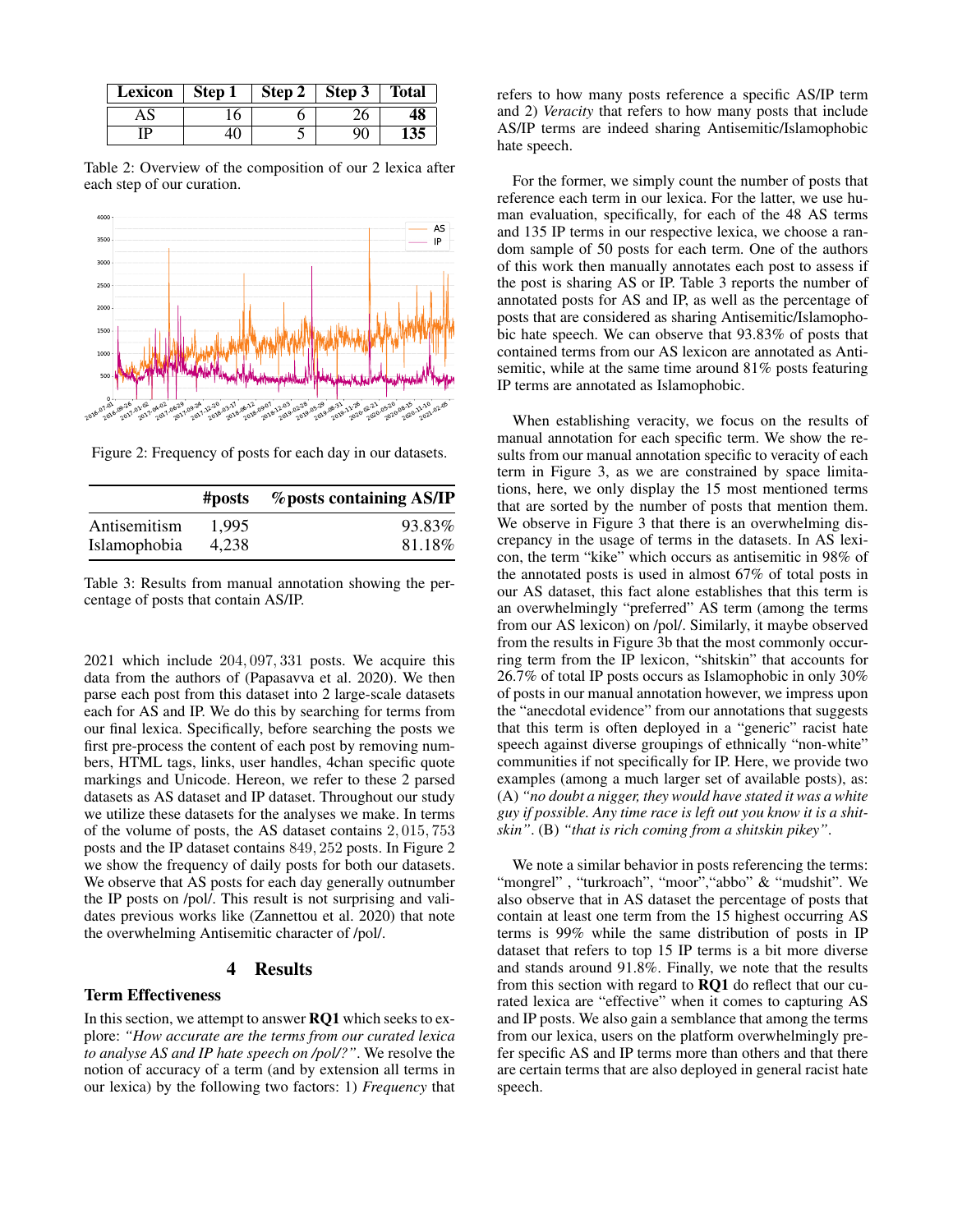

Figure 3: Usage of individual AS or IP terms in our datasets. We report the number and percentage of posts that include each term in /pol/. We also report the percentage of the posts that are actually considered Antisemitic or Islamophobic (based on our manual annotations on 50 randomly selected posts for each term). *Figure best viewed in color*.



Table 4: Top five topical clusters for posts regarding five most mentioned AS and IP terms on /pol/. Colors indicate meta-labels for clusters.

#### Contextual Analysis

In this section, we attempt to answer **RQ2** which seeks to explore: *What context(s) are the frequently mentioned AS and IP terms used in? Are there observable patterns/similarities/differences?*. First we explain our methods and processes by which we perform this analysis.

Topic modelling methodology. In order to analyze the context associated with the most frequently used AS and IP terms, we use a Bidirectional Encoder Representations from Transformers (BERT) based topic modeling method by (Grootendorst 2020) (herewith, referred to as Topic Modeler). We make this choice based on its competitive performance on benchmarks, 'Topic Coherence' and 'Topic Diversity' (Grootendorst 2022) as we believe that these are important to us given that our datasets contain 'niche' language and diversely varied length of posts. To gain better results we follow the advice of the authors of (Grooten-

dorst 2022) who suggest that leveraging state-of-the-art language (embedding) can increase the performance. We utilize all available language embedding models made available by (Reimers and Gurevych 2019) in tandem with our Topic Modeler. Specifically, we test all the pre-trained embedding models with competitive performance on semantic similarity tasks from (Reimers and Gurevych 2019) that are openly available<sup>3</sup> to use. Among all the embedding models we tested on our dataset, we select 'all-mpnet-v1' based on the above mentioned benchmarks as evaluated using measures from (Rehũřek and Sojka 2010) in comparison to other models and the 'quality' of topics yielded that were evaluated by human evaluation. After furnishing the embedding(s) for our posts using our Topic Modeler, to reduce the dimensionality of the high dimensional embedding space, the Uniform Manifold Approximation and

<sup>3</sup> https://www.sbert.net/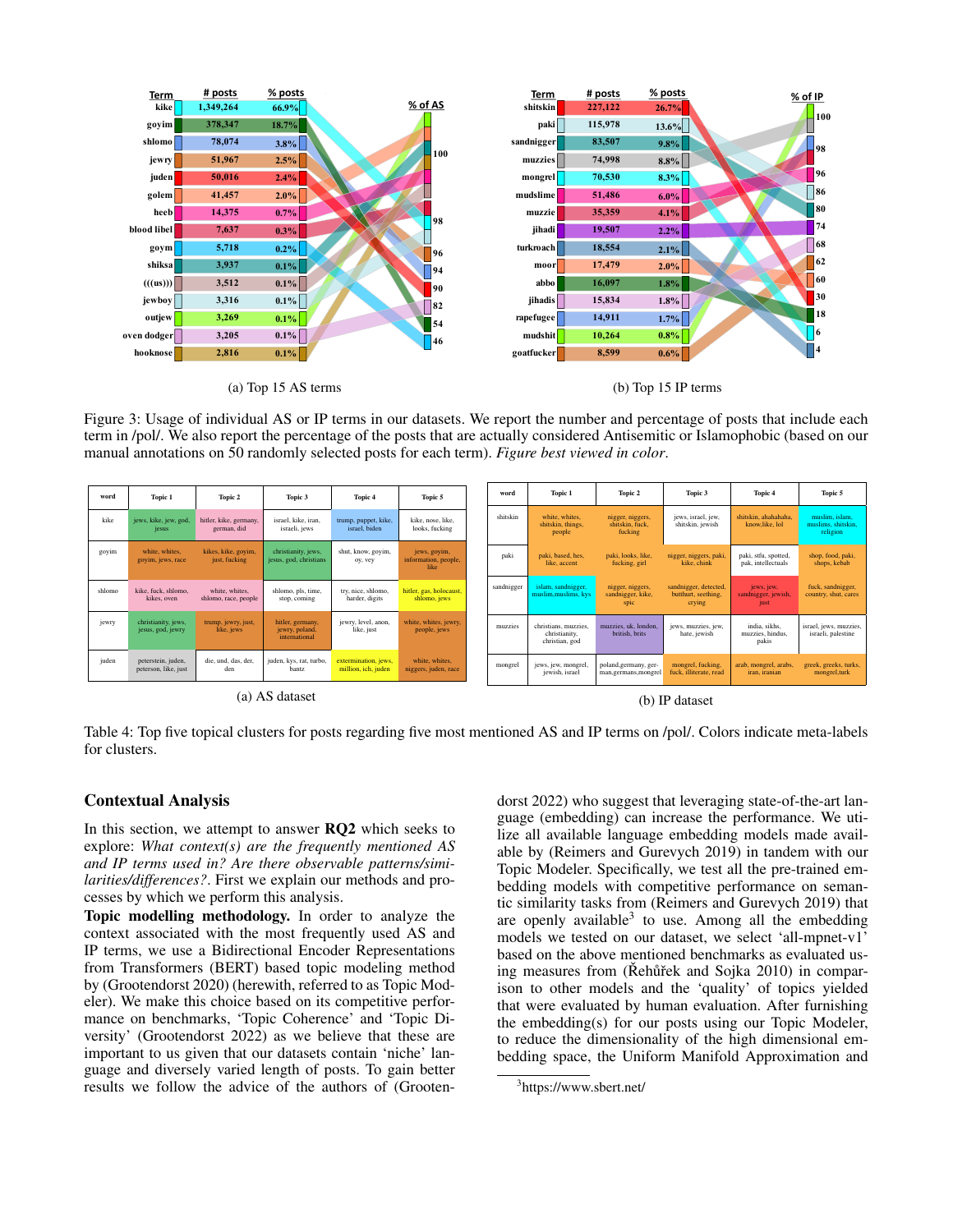

Figure 4: Methodology for assigning meta labels

Projection (UMAP) approach (McInnes and Healy 2018) is utilised. Then, our Topic modeler uses the HDBSCAN algorithm (McInnes, Healy, and Astels 2017) to cluster the embeddings. Our Topic modeler yields: (a) Topical clusters consisting of terms (or topics) that occur consistently in posts that the model considers to be similar using a class based TF-IDF approach (Grootendorst 2022). Each topical cluster shows terms per cluster that can be considered as the description of the topics within a cluster according to (Grootendorst 2020). (b) Representative posts for each topical cluster which are the "exemplar" data points that the clustering algorithm (HDBSCAN) considers to be most representative of a cluster (McInnes, Healy, and Astels 2017). HDBSCAN "considers" a post(s) an "exemplar(s)" by focusing on places in a cluster where it is most dense. Our Topic modeler utilises the approach by (Grootendorst 2020) for extracting representative posts for each topical cluster. We then manually observe each topical cluster and its respective representative post(s) and assign them meta-labels if observable themes are found in the representative post(s) of each topical cluster.

Meta-label assigning process: We further explain our approach of assigning meta-labels using an example in Figure 4 where each stage of the process is illustrated by a stage number that is shown in a yellow box in the figure. In this example, our Topic modeler takes all the posts mentioning the word 'muzzie' in stage 1. After ingesting the posts, the Topic modeler uses the above mentioned methodology to model posts into topical clusters and their respective representative posts in stage 2. Subsequently, in stage 3, a human evaluator examines the content of the topical clusters and their respective representative posts and decides if a label can be assigned to a particular topical cluster(s) based on the consistency of the "theme" (subject) being exhibited in the representative posts.

Based on the methodology described in Figure 4 we perform topical clustering on posts that contain five most mentioned AS and IP terms individually. We show our results in Tables 4a & 4b where each row depicts results from topic modeling for posts containing individual terms and columns

such as Topic 1, Topic 2 up to Topic 5 refer to top five 'topical clusters' respectively. The topical clusters are assigned topic numbers based on how many posts are part of that particular cluster. Example, Topic 1 is a topical cluster composed of highest number of posts followed by Topic 2 and so on. Each cell in the column of a topical cluster shows the "most important terms" belonging to that respective topical cluster. The colors of the topical cluster (cells) indicates that using manual assessment a meta-label for the cluster was assigned.

In Table 4a we observe the results from topic analysis of five most mentioned AS terms. We see that the topics related to these terms almost always reference names of countries, religious traditions, names of antisemitic archetypes and tropes like hitler, holocaust. Specifically, based on the meta labels we observe that a theme (colored blue) related to term 'kike' signifies the theme of posts which reference 'Donald Trump as a secret jewish person or a jewish agent'. We also observe the theme (colored in green) related to 'kike','goyim' and 'jewry' that often references religious Antisemitic tropes by referring to 'Christianity as a religion created and controlled by jewish people', 'Jesus Christ as being jewish agent'. Similarly, we observe that the terms 'shlomo' and 'juden' feature topics (in yellow) that refer to the subject of holocaust denial. The theme (colored pink) connotes ethno-racial AS tropes such as 'White people / white countries being superior because of their non-Jewish history'. We also note that the terms 'goyim' and 'jewry' are highly spoken in theme (colored in brown) that refers to the 'controlling of non-jewish people (especially political governments/media) across the world by a (supposed) jewish elite'. Additionally, 'juden' also features a topic (in grey color) that contains posts that refer to 'Jordan Peterson' in an antisemitic word play replacing the word Jordan with the word 'Juden' (word for jewish people in German). Overall, it is noticeable that many topical clusters do not feature meta labels. We believe this reflects the diversity of contexts and themes in which a particular term is used in the /pol/ community.

From Table 4b we observe the results from topic analysis of five most mentioned IP terms. We see that the topics related to these terms almost always reference names of religious traditions, countries, islamophobic, antisemitic or racist symbolism ( with usage of terms like "nigger", "sandnigger" consistently). Specifically, based on meta labels, we can see that for the term 'shitskin', features multiple topical clusters regarding the theme (orange color) about 'White supremacy and racism against people of color' (RAPOC). There also occurs a topic with theme (cyan color) that references religious IP trope focused on "muslims as a non western and non-white people" (MNWP). Similarly, for the term 'paki' we note that four topics out of five (in orange color) shows themes of RAPOC. This signifies that islamophobic tropes that reference the term 'paki' are often composed of RAPOC. We also note that the topical clusters for the term 'sandnigger' dominantly features the themes about RAPOC. This signifies a preference about the racist usage of this term among the users on /pol/. This term also features themes related to MNWP and a theme (red color) features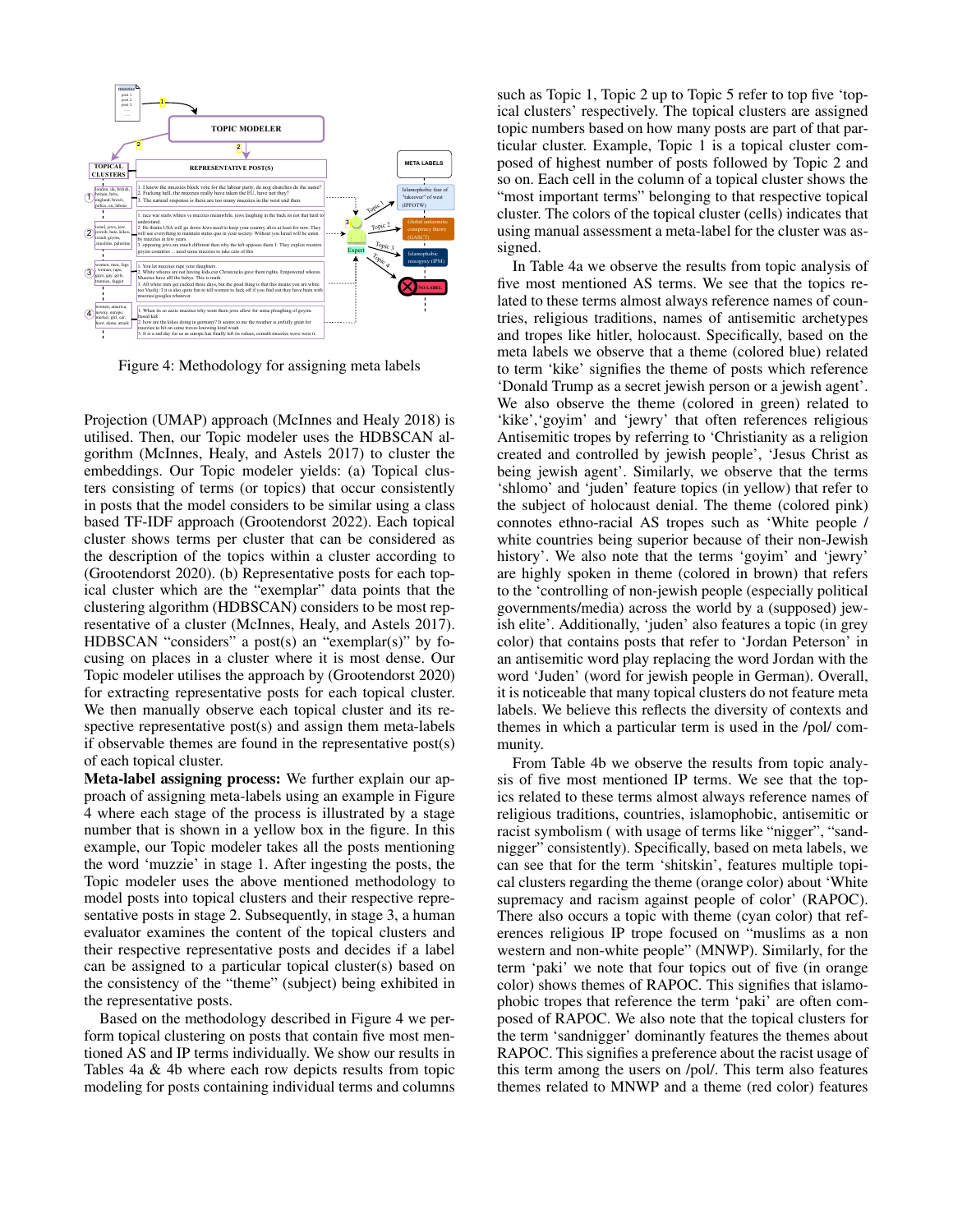Antisemitic tropes together with racial hatred against middle eastern people (arabs). Finally, we note that the term 'muzzies' features a topic (in purple color) that signifies "worry about the increasing muslims population in the UK" which is concurs with the increase in anti-muslim hatred in the UK (Townsend 2019).

Finally, we note with regard to RQ2, our results do reflect occurrence of contexts and themes associated with the most mentioned AS and IP terms. However, with exception of the term "paki" we find that this does not occur very prominently in our dataset. As results from the Table(s) 4 indicate that a particular term can also occur in many general contexts in antisemitic or islamophobic conversations on /pol/.

#### 5 Conclusion

In this work we curated lexical terms related to Antisemitism and Islamophobia on /pol/ using a methodology that heavily relies on semantic similarities using Concept Net and word embeddings. Using these terms, we collected a large dataset from 4chan's /pol/ and we assessed the effectiveness of our lexica and the context of which specific Antisemitic/Islamophobic terms appear on /pol/. Our results to measure how effective are the terms to capture AS and IP signify that in terms of overall accuracy of posts labelled our datasets contain overwhelmingly high AS and IP. We also show that specific terms are 'preferred' by users on /pol/ vis-a-vis the amount of mentions. Along with this we also note that certain terms are mentioned in Antisemitic and Islamophobic posts 'more' than others. Results from our contextual analysis and meta labelling of topical clusters results in a low level understanding of 'in what context (theme) is a term used'. We found usage of certain terms tied to specific themes of conversations.

Limitations. In this work we have majorly relied on manual evaluations. Given the limitations of manual annotations based methodologies we cannot claim to have captured the "full" discourse regarding AS and IP on /pol/. Specifically, we acknowledge that future works may undertake our approaches and utilize multiple annotators and qualitatively assess larger samples. This can help in improving the work that aims to understand pejoratives related to AS and IP or other hateful phenomena at a lower level. Also, our analysis focuses on a single fringe Web community, namely, /pol/. Future work should evaluate the use of our lexica on other communities and potentially expand our lexica by using semantic similarity techniques like the ones presented in this work.

#### **References**

Austin. 2019. What Is 8chan, and How Is It Related to This Weekend's Shootings? Here's What to Know. https://time. com/5644314/8chan-shootings/.

Breland. 2020. 4Chan Trolls Target Scandinavian Airlines With Racist Harassment Campaign. https://www.motherjones.com/politics/2020/02/4chantrolls-target-scandinavian-airlines-with-racist-harassmentcampaign/. Accessed: 2021-03-18.

Chandra, M.; Pailla, D.; Bhatia, H.; Sanchawala, A.; Gupta, M.; Shrivastava, M.; and Kumaraguru, P. 2021. "Subverting the Jewtocracy": Online Antisemitism Detection Using Multimodal Deep Learning. In *13th ACM Web Science Conference 2021*, WebSci '21, 148–157. New York, NY, USA: Association for Computing Machinery. ISBN 9781450383301.

Crawford, B.; Keen, F.; and Suarez-Tangil, G. 2021. Memes, Radicalisation, and the Promotion of Violence on Chan Sites. In *ICWSM*.

Evans. 2018. How the MAGAbomber and the Synagogue Shooter Were Likely Radicalized. https://www.bellingcat.com/news/americas/2018/10/31/ magabomber-synagogue-shooter-likely-radicalized/.

Grootendorst, M. 2020. BERTopic: Leveraging BERT and c-TF-IDF to create easily interpretable topics.

Grootendorst, M. R. 2022. BERTopic: Neural topic modeling with a class-based TF-IDF procedure. *ArXiv*, abs/2203.05794.

Hine, G.; Onaolapo, J.; De Cristofaro, E.; Kourtellis, N.; Leontiadis, I.; Samaras, R.; Stringhini, G.; and Blackburn, J. 2017. Kek, Cucks, and God Emperor Trump: A Measurement Study of 4chan's Politically Incorrect Forum and Its Effects on the Web. *Proceedings of the International AAAI Conference on Web and Social Media*, 11(1): 92–101.

Luckie. 2011. Glossary of Islamic terms. https: //www.washingtonpost.com/local/politics/glossary-ofislamic-terms/2011/06/07/AGwm2oQH story.html.

McInnes, L.; and Healy, J. 2018. UMAP: Uniform Manifold Approximation and Projection for Dimension Reduction. *ArXiv*, abs/1802.03426.

McInnes, L.; Healy, J.; and Astels, S. 2017. hdbscan: Hierarchical density based clustering. *J. Open Source Softw.*, 2: 205.

Mikolov, T.; Chen, K.; Corrado, G. S.; and Dean, J. 2013. Efficient Estimation of Word Representations in Vector Space. In *ICLR*.

Mittos, A.; Zannettou, S.; Blackburn, J.; and Cristofaro, E. D. 2020. "And We Will Fight For Our Race!" A Measurement Study of Genetic Testing Conversations on Reddit and 4chan. In *ICWSM*.

Papasavva, A.; Zannettou, S.; Cristofaro, E. D.; Stringhini, G.; and Blackburn, J. 2020. Raiders of the Lost Kek: 3.5 Years of Augmented 4chan Posts from the Politically Incorrect Board. *14th International AAAI Conference On Web And Social Media*.

Pennington, J.; Socher, R.; and Manning, C. D. 2014. GloVe: Global Vectors for Word Representation. In *Empirical Methods in Natural Language Processing (EMNLP)*, 1532–1543.

Perry. 2020. Report finds lapses ahead of New Zealand mosque attack. ReportfindslapsesaheadofNewZealandmosqueattack.

Řehůřek, R.; and Sojka, P. 2010. Software Framework for Topic Modelling with Large Corpora. In *Proceedings of the LREC 2010 Workshop on New Challenges for NLP Frameworks*, 45–50. Valletta, Malta: ELRA.